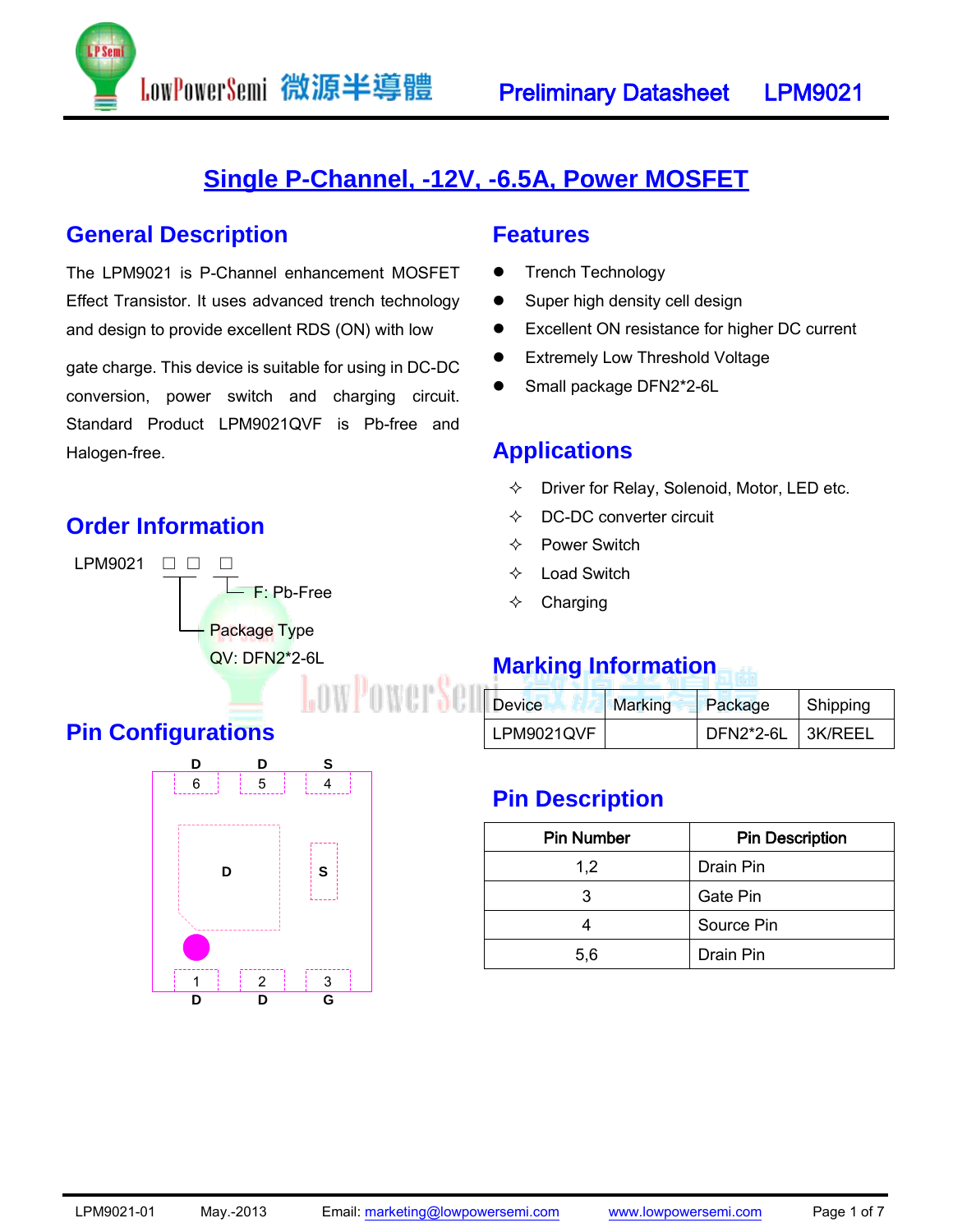

## **Absolute Maximum Ratings**

| <b>Parameter</b>                                                  |                  | Symbol      | 10S          | <b>Steady State</b> | <b>Unit</b>  |
|-------------------------------------------------------------------|------------------|-------------|--------------|---------------------|--------------|
| Drain-Source Voltage                                              |                  | <b>VDS</b>  | $-12$        |                     | V            |
| Gate-Source Voltage                                               |                  | <b>VGS</b>  | ±12          |                     |              |
| <b>Continuous Drain Current</b>                                   | $Ta=25^{\circ}C$ |             | $-6.5$       | $-5.6$              | A            |
| $Ta=70^{\circ}C$                                                  |                  | ID          | $-5.2$       | $-4.4$              |              |
| Maximum Power Dissipation                                         | $Ta=25^{\circ}C$ | <b>PD</b>   | 1.9          | 1.4                 | W            |
|                                                                   | $Ta=70^{\circ}C$ |             | 1.2          | 0.9                 |              |
| <b>Continuous Drain Current</b>                                   | $Ta=25^{\circ}C$ |             | $-4.8$       | $-3.9$              | A            |
|                                                                   | $Ta=70^{\circ}C$ | ID          | $-3.8$       | $-3.9$              |              |
| $Ta=25^{\circ}C$<br>Maximum Power Dissipation<br>$Ta=70^{\circ}C$ |                  | <b>PD</b>   | 1.0          | 0.6                 | W            |
|                                                                   |                  |             | 0.6          | 0.4                 |              |
| <b>Pulsed Drain Current c</b>                                     | <b>IDM</b>       | $-24$       |              | A                   |              |
| <b>Operating Junction Temperature</b>                             |                  | TJ          | 150          |                     | $^{\circ}$ C |
| Lead Temperature                                                  | TL               | 260         |              | $^{\circ}C$         |              |
| <b>Storage Temperature Range</b>                                  |                  | <b>Tstg</b> | $-55$ to 150 |                     | $^{\circ}C$  |

## **LP** Semi

## **Thermal resistance ratings**

## **使配置 斗台 1曲**

| Parameter                              |                     | Symbol       | <b>Typical</b> | <b>Maximum</b> | Unit          |
|----------------------------------------|---------------------|--------------|----------------|----------------|---------------|
| Junction-to-Ambient Thermal Resistance | t ≤10 s             | $R\theta$ JA | 49             | 64             |               |
|                                        | <b>Steady State</b> |              | 66             | 88             | $\degree$ C/W |
| Junction-to-Ambient Thermal Resistance | t ≤10 s             | $R\theta$ JA | 84             | 118            |               |
|                                        | <b>Steady State</b> |              | 125            | 180            |               |
| Junction-to-Case Thermal Resistance    | <b>Steady State</b> | $R\theta$ JC | 32             | 42             |               |

 $0 \text{ and}$ 

a Surface mounted on FR-4 Board using 1 square inch pad size, 1oz copper

b Surface mounted on FR-4 board using minimum pad size, 1oz copper

c Pulse width<380μs, Duty Cycle<2%

d Maximum junction temperature TJ=150°C.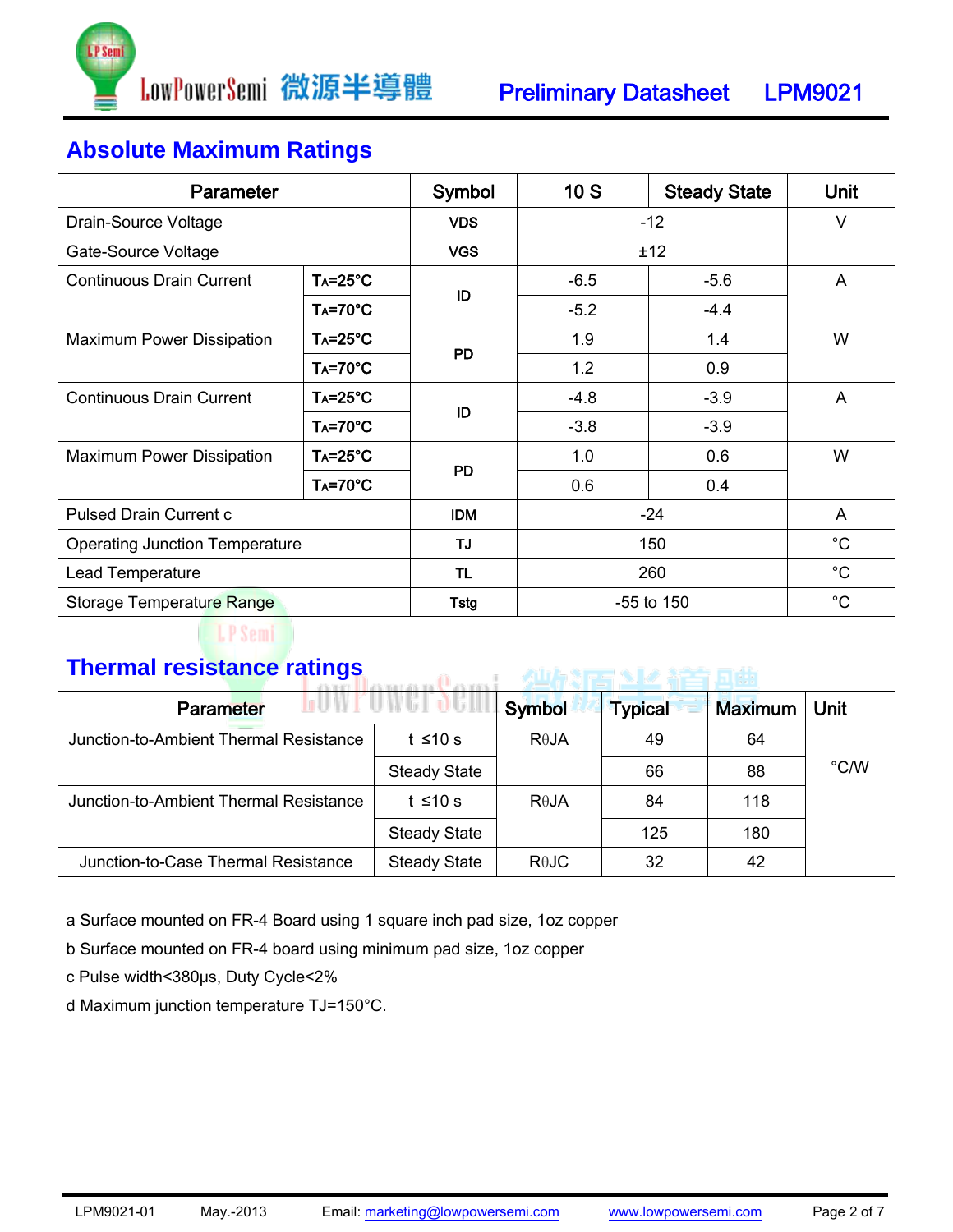

## **Electrical Characteristics**

| Parameter                          | <b>Test Condition</b><br>Symbol |                                           | Min                      | Typ.    | Max    | Units       |  |
|------------------------------------|---------------------------------|-------------------------------------------|--------------------------|---------|--------|-------------|--|
| OFF CHARACTERISTICS                |                                 |                                           |                          |         |        |             |  |
| Drain-to-Source Breakdown Voltage  | <b>BV</b> <sub>DSS</sub>        | $V$ GS = 0 V, $I_D$ = -250uA              | $-12$                    |         |        | V           |  |
| Zero Gate Voltage Drain Current    | <b>I</b> <sub>DSS</sub>         | $V_{DS} = -12V$ , $V_{GS} = 0V$           |                          |         | $-1$   | uA          |  |
| Gate-to-source Leakage Current     | <b>I</b> GSS                    | $V_{DS} = 0 V$ , $V_{GS} = \Box 12V$      |                          |         | ±100   | nA          |  |
| <b>ON CHARACTERISTICS</b>          |                                 |                                           |                          |         |        |             |  |
|                                    |                                 |                                           |                          |         |        |             |  |
| Gate Threshold Voltage             | $V$ GS(TH)                      | $V$ GS = $V$ DS, ID = -250uA              | $-0.4$                   | $-0.52$ | $-0.9$ | V           |  |
|                                    | RDS(on)                         | $V$ GS = -4.5V, ID = -5.5A                |                          | 23      | 29     | $m\Omega$   |  |
| Drain-to-source On-resistance b, c |                                 | $V$ GS = -2.5V, ID = -2.5A                |                          | 30      | 39     |             |  |
|                                    |                                 | $V$ GS = -1.8V, ID = -1.8A                |                          | 39      | 50     |             |  |
|                                    |                                 | $V$ GS = -1.5V, ID = -1.5A                |                          | 48      | 90     |             |  |
| Forward Transconductance           | <b>gFS</b>                      | $V_{DS} = -5.0V$ , I <sub>D</sub> = -5.5A |                          | 23      |        | $\mathbf S$ |  |
| <b>CAPACITANCES, CHARGES</b>       |                                 |                                           |                          |         |        |             |  |
|                                    |                                 |                                           |                          |         |        |             |  |
| Input Capacitance                  | Ciss                            | $V$ Gs = 0 V,                             |                          | 1970    |        |             |  |
| Output Capacitance                 | Coss                            | $f = 1.0$ MHz                             |                          | 205     |        | pF          |  |
| Reverse Transfer Capacitance       | <b>CRSS</b>                     | $V_{DS}$ = -10 V                          |                          | 195     |        |             |  |
| <b>Total Gate Charge</b>           | QG(TOT)                         |                                           |                          | 21.0    |        |             |  |
| <b>Threshold Gate Charge</b>       | QG(TH)                          | $V$ GS = -4.5 V,<br>$V_{DS} = -10 V,$     |                          | 0.95    |        | nC          |  |
| Gate-to-Source Charge              | Q <sub>GS</sub>                 | $I_D = -6.5A$                             |                          | 1.30    |        |             |  |
| Gate-to-Drain Charge               | QGD                             |                                           |                          | 7.60    |        |             |  |
| <b>SWITCHING CHARACTERISTICS</b>   |                                 |                                           |                          |         |        |             |  |
| Turn-On Delay Time                 | td(ON)                          | $V$ <sub>GS</sub> = -4.5 V,               |                          | 16      |        |             |  |
| <b>Rise Time</b>                   | tr                              | $V_{DD} = -10 V,$                         |                          | 15.5    |        |             |  |
| Turn-Off Delay Time                | td(OFF)                         | $I_{D} = -6.5A,$                          |                          | 78      |        | ns          |  |
| <b>Fall Time</b>                   | tf                              | $R$ G=6 $\square$                         |                          | 44      |        |             |  |
| <b>BODY DIODE CHARACTERISTICS</b>  |                                 |                                           |                          |         |        |             |  |
| Forward Voltage                    | <b>V</b> sp                     | $V$ Gs = 0 V, Is = -1.0A                  | $\overline{\phantom{a}}$ | $-0.76$ | 1.5    | V           |  |
|                                    |                                 |                                           |                          |         |        |             |  |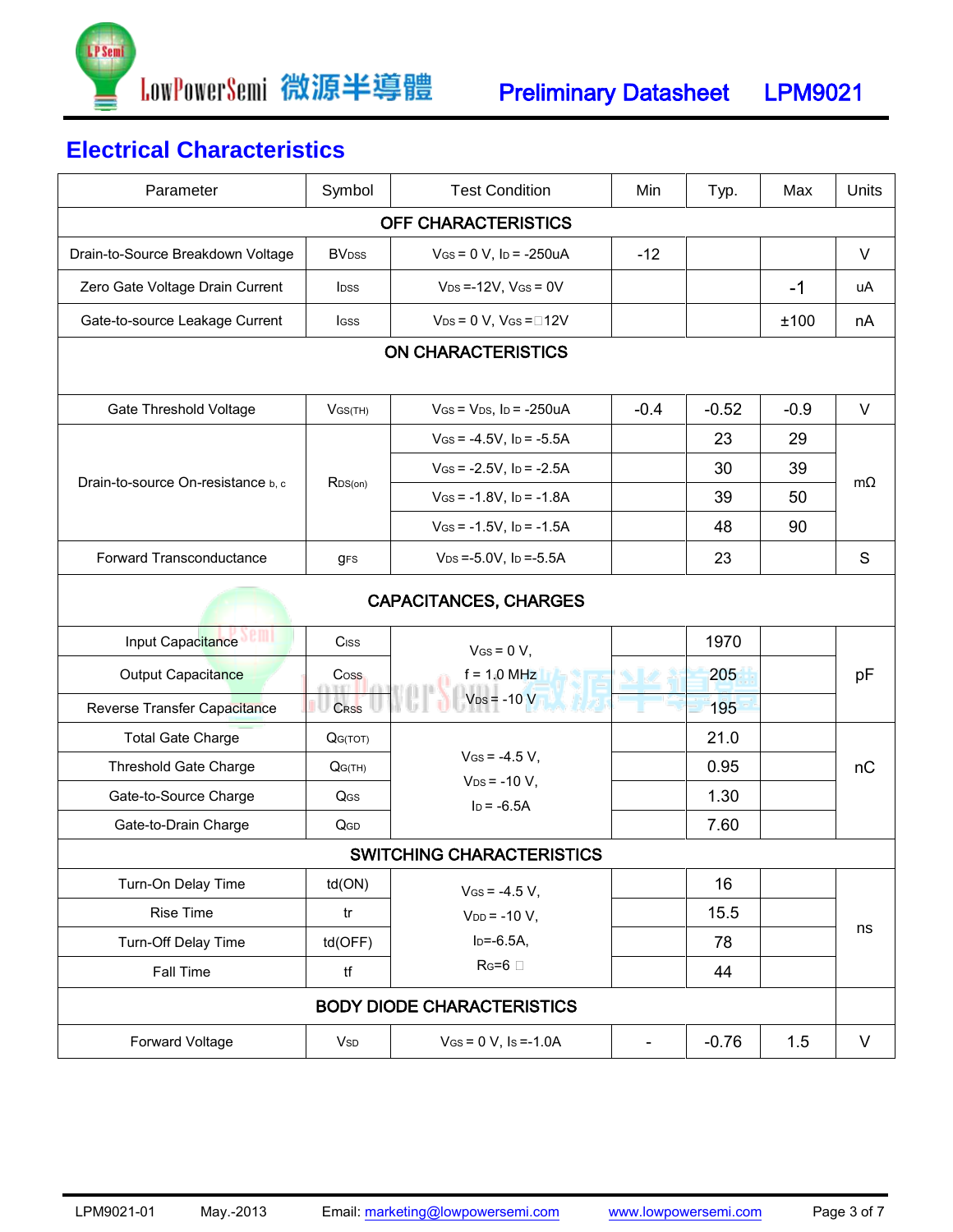





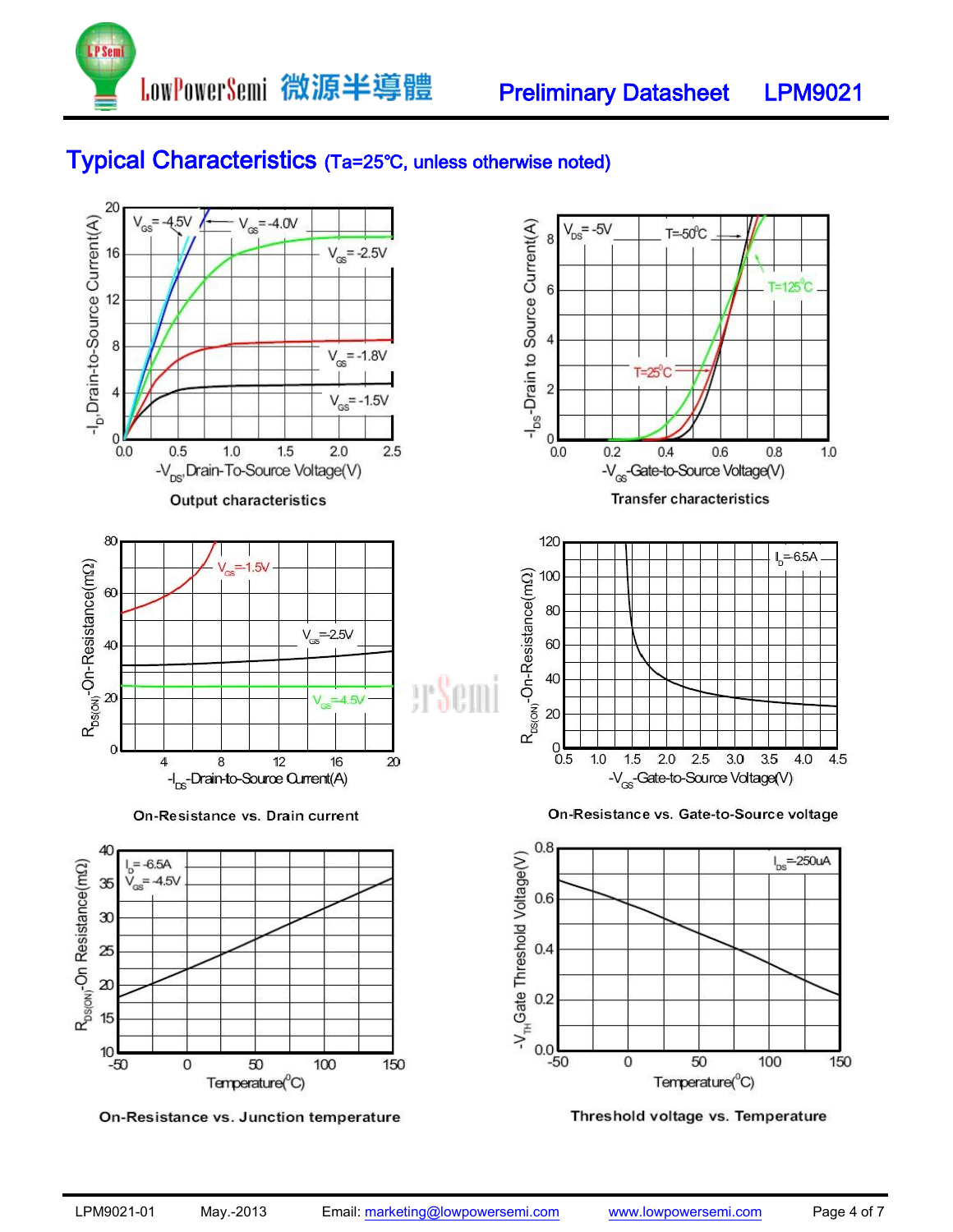





**Gate Charge Characteristics**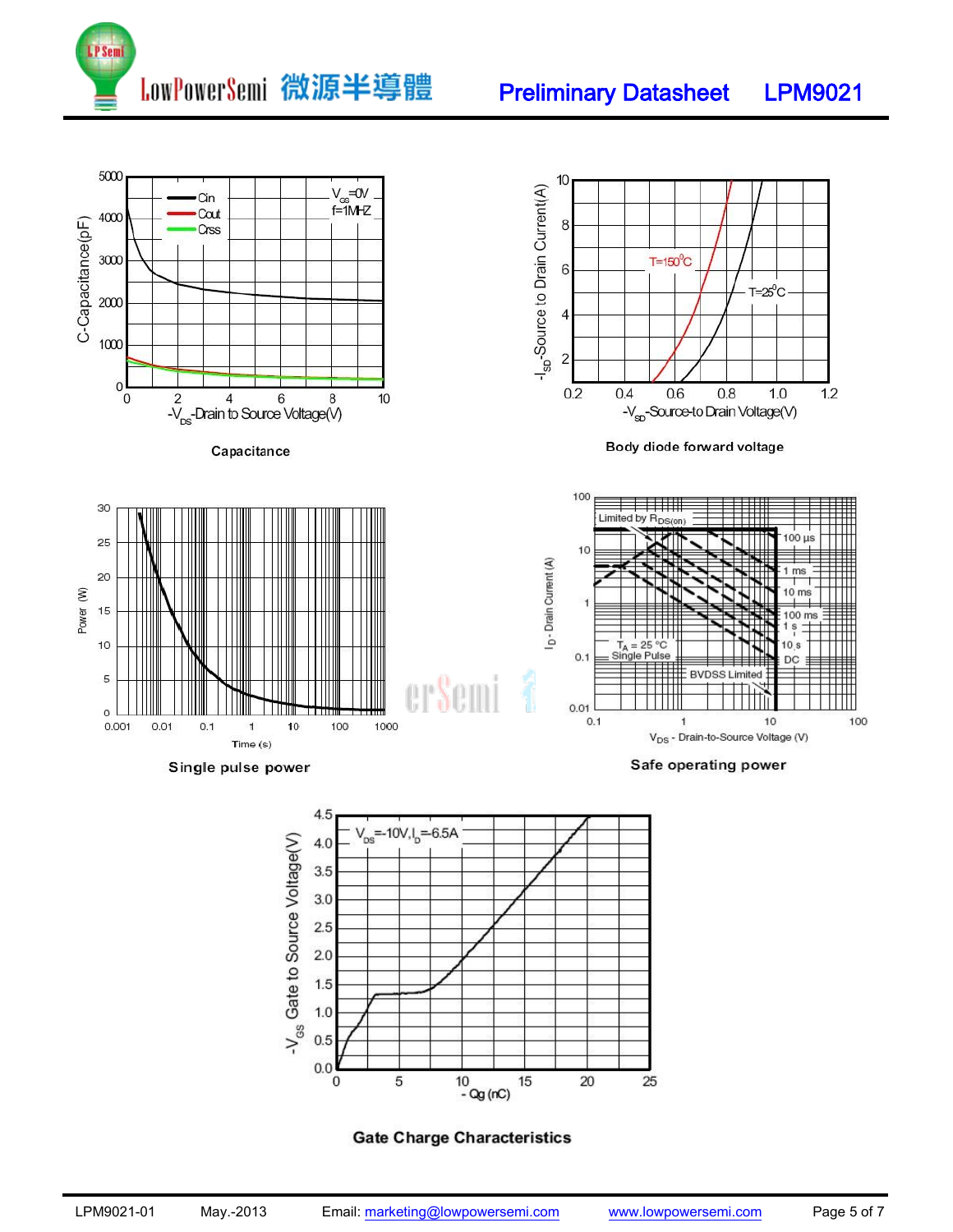



Transient thermal response (Junction-to-Ambient)